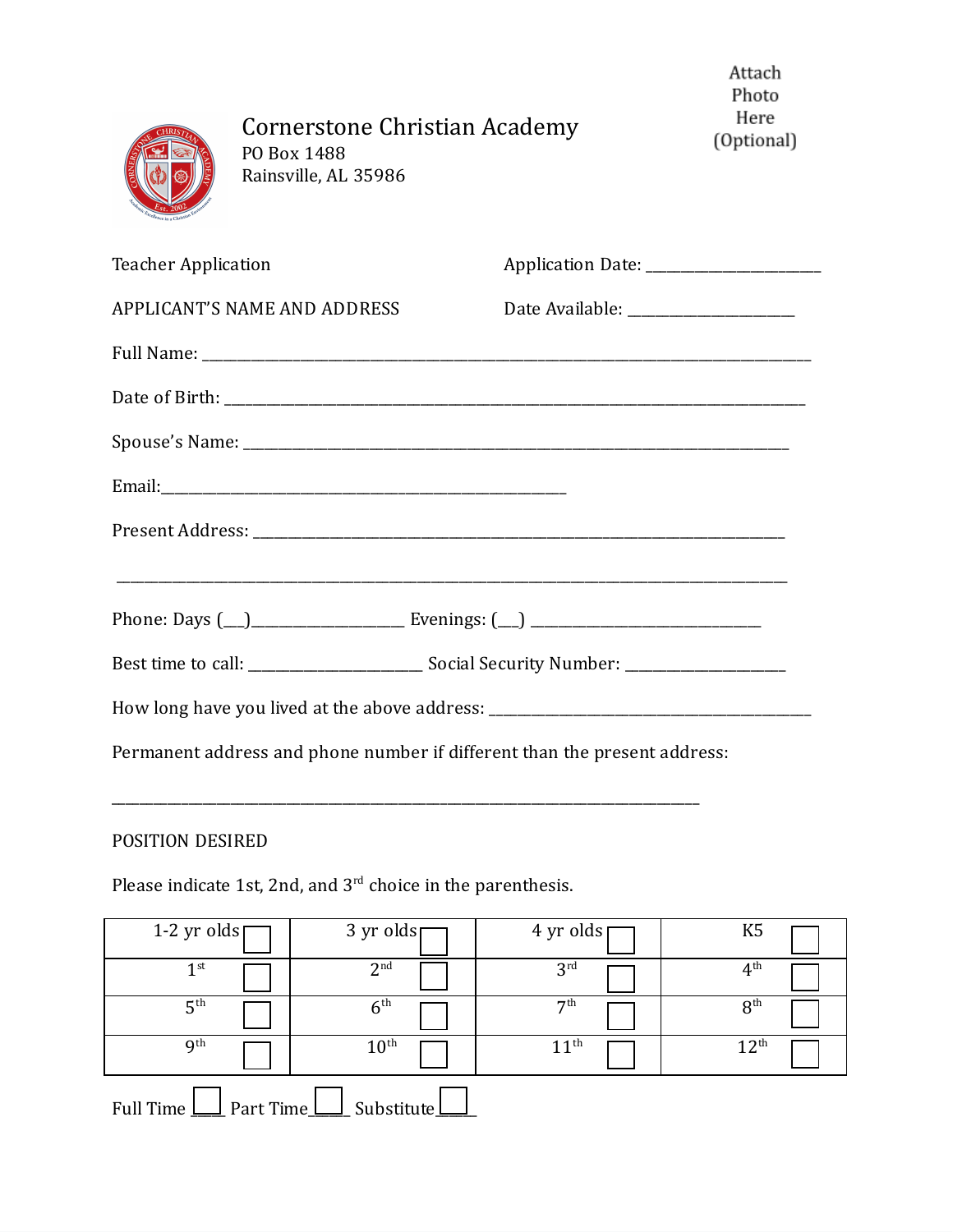How did you learn about the position for which you are applying?

| SPIRITUAL PREPARATION                                                                            |  |
|--------------------------------------------------------------------------------------------------|--|
|                                                                                                  |  |
|                                                                                                  |  |
|                                                                                                  |  |
|                                                                                                  |  |
|                                                                                                  |  |
|                                                                                                  |  |
| What church activities/responsibilities do you participate in regularly?                         |  |
|                                                                                                  |  |
|                                                                                                  |  |
|                                                                                                  |  |
| <b>EDUCATION PREPARATION</b>                                                                     |  |
| List schools attended (begin with secondary education and please attach copy of<br>certificates) |  |
| Name/Location Course of Study Diploma/ Year Graduated                                            |  |
| Major/Minor Degree                                                                               |  |
|                                                                                                  |  |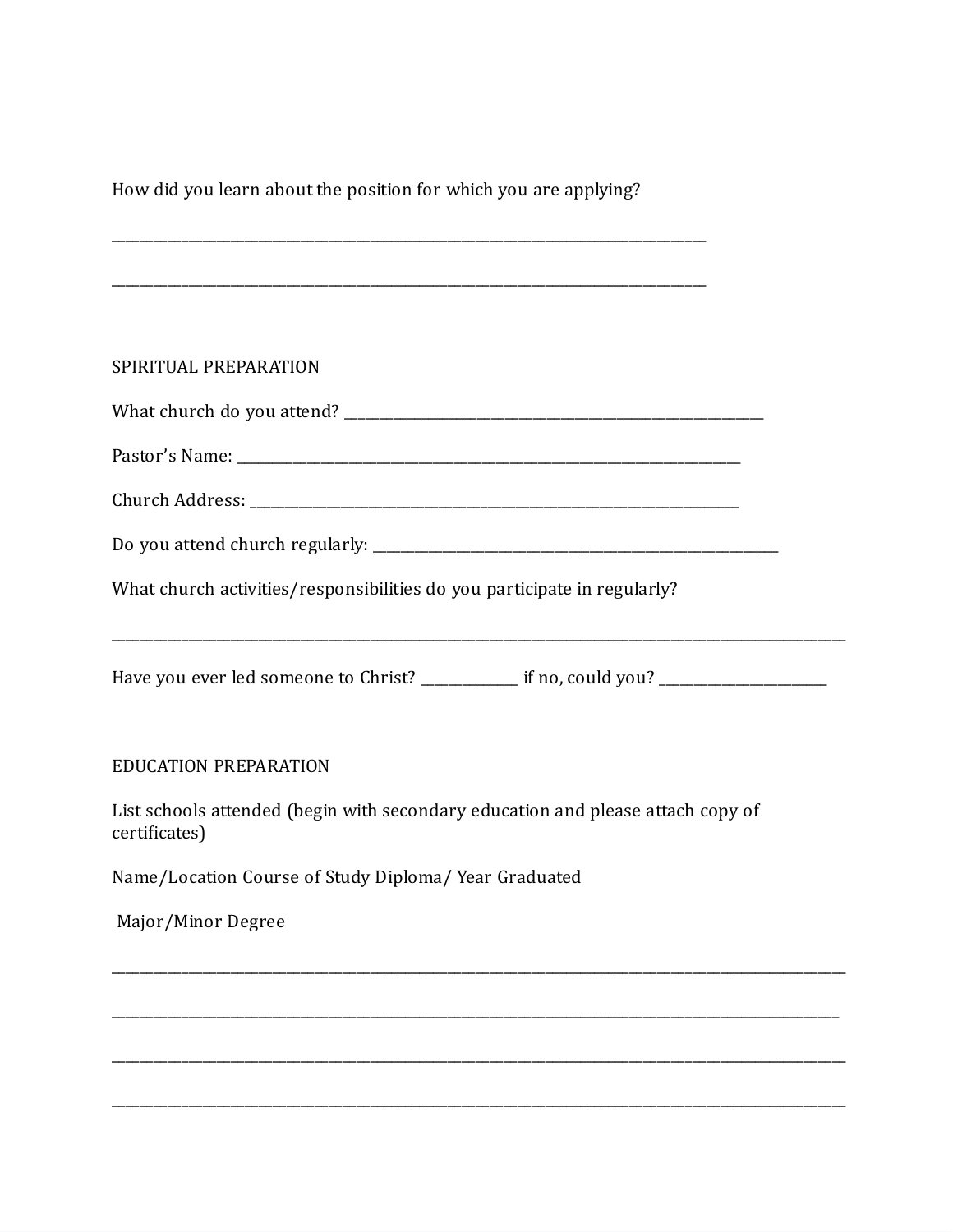| AREAS OF SPECIALIZATION                                          |
|------------------------------------------------------------------|
| Administration All-level Art                                     |
|                                                                  |
| $\vert$ PreK – Grade 3 $\vert$ All-level music                   |
| $\Box$ Grade 4 – 8 $\Box$ ibrarian                               |
| Secondary Counselor                                              |
| $\Box$ Special Education $\Box$ vocational (please specify area) |
| Second Language $\Box$ Dual Enrollment                           |

Other Areas of Interest \_\_\_\_\_\_\_\_\_\_\_\_\_\_\_\_\_\_\_\_\_\_\_\_\_\_\_\_\_\_\_\_\_\_\_\_\_\_\_\_\_\_\_\_\_\_\_\_\_\_\_\_\_\_\_\_\_\_\_\_\_\_\_\_\_\_\_\_\_\_\_\_\_\_\_\_\_\_

List any conferences or seminars which you have led or participated in lately:

EMPLOYMENT HISTORY

Please start with your current or most recent employer and work backwards for the past ten years. If necessary, you may attach an additional page. If teaching experience, please list subjects or grades taught.

\_\_\_\_\_\_\_\_\_\_\_\_\_\_\_\_\_\_\_\_\_\_\_\_\_\_\_\_\_\_\_\_\_\_\_\_\_\_\_\_\_\_\_\_\_\_\_\_\_\_\_\_\_\_\_\_\_\_\_\_\_\_\_\_\_\_\_\_\_\_\_\_\_\_\_\_\_\_\_\_\_\_\_\_\_\_\_\_\_\_\_\_\_\_\_\_\_\_\_\_\_\_\_\_\_

\_\_\_\_\_\_\_\_\_\_\_\_\_\_\_\_\_\_\_\_\_\_\_\_\_\_\_\_\_\_\_\_\_\_\_\_\_\_\_\_\_\_\_\_\_\_\_\_\_\_\_\_\_\_\_\_\_\_\_\_\_\_\_\_\_\_\_\_\_\_\_\_\_\_\_\_\_\_\_\_\_\_\_\_\_\_\_\_\_\_\_\_\_\_\_\_\_\_\_\_\_\_\_\_\_

\_\_\_\_\_\_\_\_\_\_\_\_\_\_\_\_\_\_\_\_\_\_\_\_\_\_\_\_\_\_\_\_\_\_\_\_\_\_\_\_\_\_\_\_\_\_\_\_\_\_\_\_\_\_\_\_\_\_\_\_\_\_\_\_\_\_\_\_\_\_\_\_\_\_\_\_\_\_\_\_\_\_\_\_\_\_\_\_\_\_\_\_\_\_\_\_\_\_\_\_\_\_\_\_

| Position and the contract of the contract of the contract of the contract of the contract of the contract of the contract of the contract of the contract of the contract of the contract of the contract of the contract of t |
|--------------------------------------------------------------------------------------------------------------------------------------------------------------------------------------------------------------------------------|
|                                                                                                                                                                                                                                |
| Address of Employer                                                                                                                                                                                                            |
| Phone Number & Supervisor's Name                                                                                                                                                                                               |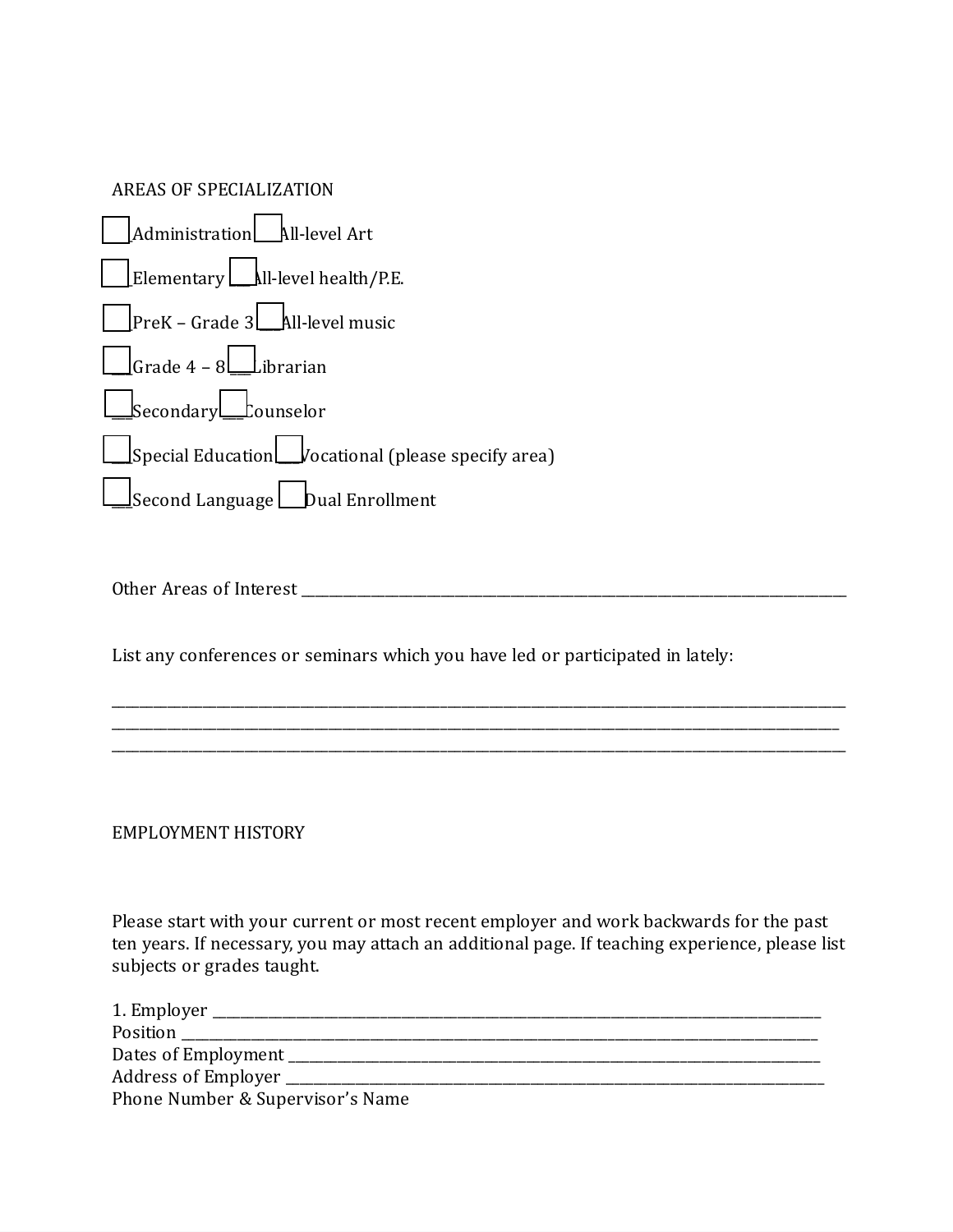## Reason for leaving

| Phone Number & Supervisor's Name |
|----------------------------------|
| Reason for leaving               |
|                                  |
|                                  |
|                                  |
|                                  |
| Phone Number & Supervisor's Name |
| Reason for leaving               |
|                                  |

## PERSONAL REFERENCES

You will need to sign the Reference Release Form that is attached and return it with this application. Do not list family member or relatives for references.

Give three references that are qualified to speak of your *professional training and* experience. List your current or most recent principal or supervisor first.

| 2. |  |
|----|--|
|    |  |
|    |  |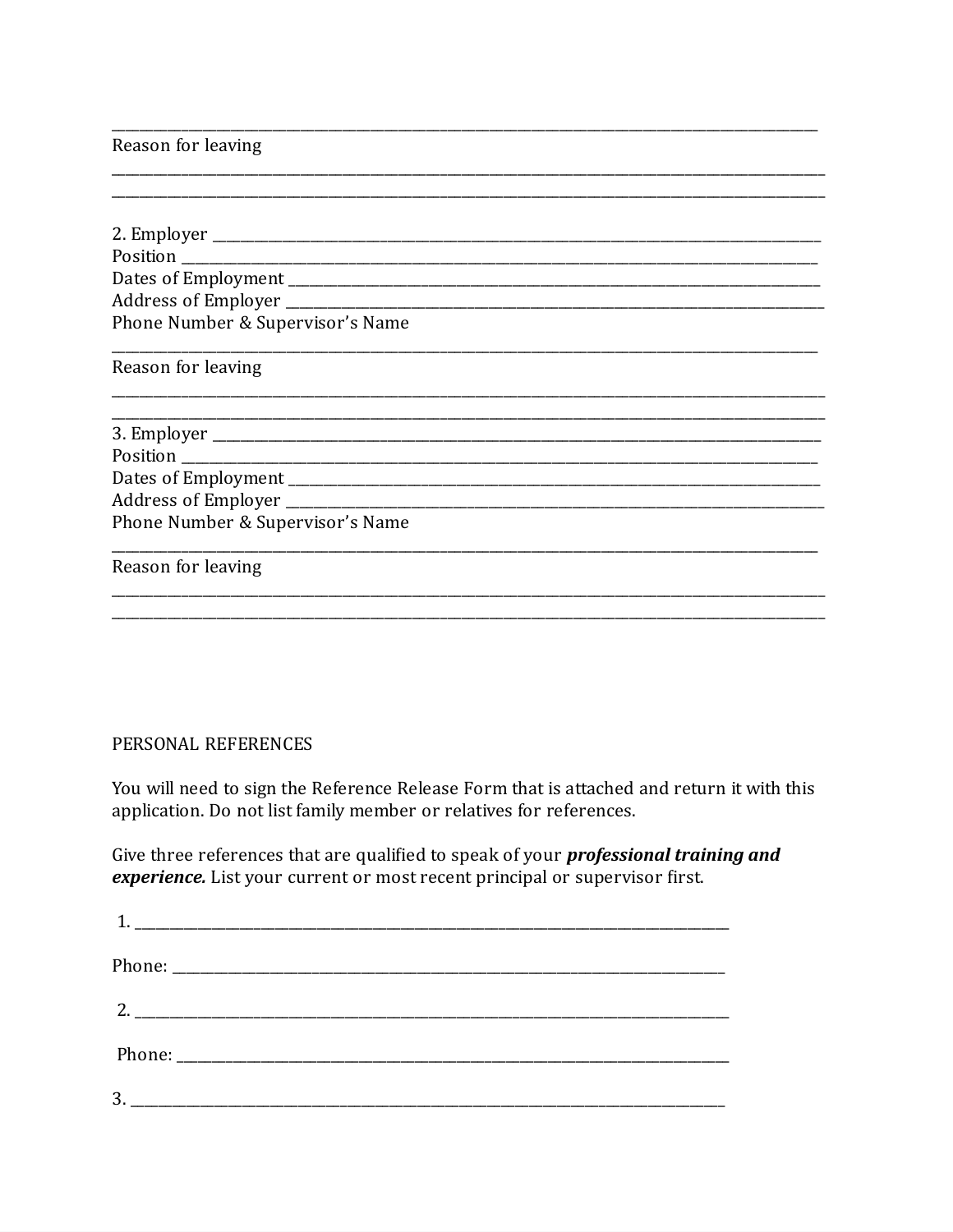Phone: \_\_\_\_\_\_\_\_\_\_\_\_\_\_\_\_\_\_\_\_\_\_\_\_\_\_\_\_\_\_\_\_\_\_\_\_\_\_\_\_\_\_\_\_\_\_\_\_\_\_\_\_\_\_\_\_\_\_\_\_\_\_\_\_\_\_\_\_\_\_\_\_\_\_\_\_\_\_\_

Reference Give three references that are qualified to speak of your *spiritual life/walk and Christian service*. List your current pastor first.

Cornerstone Christian Academy PO Box 1488 Rainsville, AL 35986

REFERENCE RELEASE AUTHORIZATION

| I have made application for a position as a | with |
|---------------------------------------------|------|
| Cornerstone Christian                       |      |

Academy. I have authorized the school to thoroughly interview the primary references which I have listed, any secondary mentioned through interviews with primary references, or other individuals who know me and have knowledge regarding my testimony and work record. I also authorize the school to thoroughly investigate my work records and evaluation, my education preparation, and all other matters related to my suitability for employment.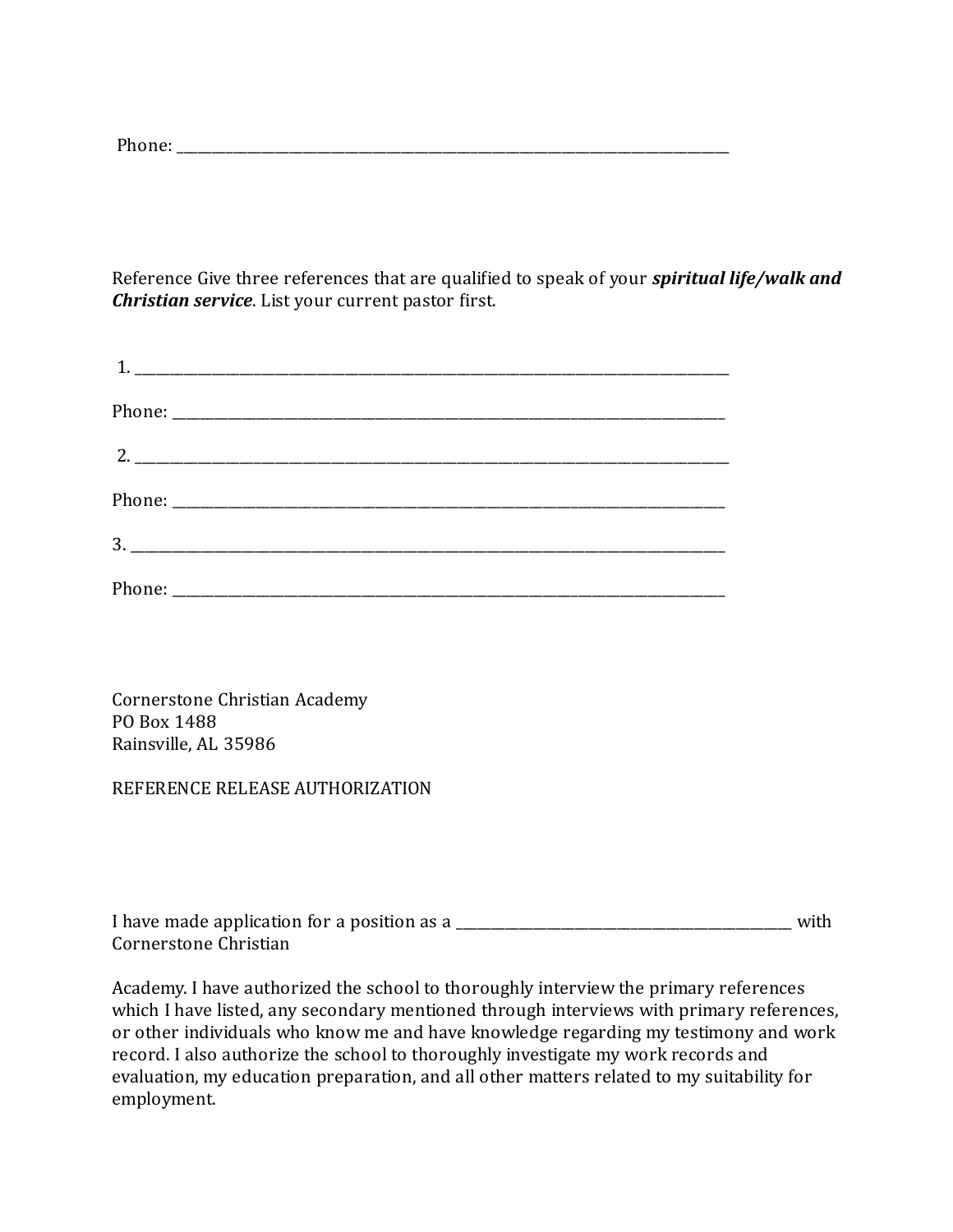I authorize references and my former employers to disclose to the school all employment records, performance reviews, letters, reports, and other information related to my life and employment, without giving prior notice of such disclosure.

In addition, I hereby release Cornerstone Christian Academy, my former employers, references, and all other parties from any and all claims, demands or liabilities arising out of or in any way related to such investigation or disclosure.

I waive the right to ever personally view any references given to Cornerstone Christian Academy.

I agree that a photocopy or facsimile copy of this document and any signature shall be considered for all purposes as the original signed release on file.

\_\_\_\_\_\_\_\_\_\_\_\_\_\_\_\_\_\_\_\_\_\_\_\_\_\_\_\_\_\_\_\_\_\_\_\_\_\_\_\_\_\_\_\_\_\_\_\_\_\_\_\_\_\_\_\_\_\_\_\_\_\_\_\_\_\_\_\_\_\_\_\_\_\_\_\_\_\_\_\_\_\_\_\_\_\_\_\_\_\_\_\_\_\_\_\_\_\_\_\_\_\_\_\_

\_\_\_\_\_\_\_\_\_\_\_\_\_\_\_\_\_\_\_\_\_\_\_\_\_\_\_\_\_\_\_\_\_\_\_\_\_\_\_\_\_\_\_\_\_\_\_\_\_\_\_\_\_\_\_\_\_\_\_\_\_\_\_\_\_\_\_\_\_\_\_\_\_\_\_\_\_\_\_\_\_\_\_\_\_\_\_\_\_\_\_\_\_\_\_\_\_\_\_\_\_\_\_

\_\_\_\_\_\_\_\_\_\_\_\_\_\_\_\_\_\_\_\_\_\_\_\_\_\_\_\_\_\_\_\_\_\_\_\_\_\_\_\_\_\_\_\_\_\_\_\_\_\_\_\_\_\_\_\_\_\_\_\_\_\_\_\_\_\_\_\_\_\_\_\_\_\_\_\_\_\_\_\_\_\_\_\_\_\_\_\_\_\_\_\_\_\_\_\_\_\_\_\_\_\_\_

I certify that I have carefully read and do understand the above statements.

Applicant's Name (Print) Date

Applicant's Signature

Applicant's Social Security Number

Please answer each of the questions given below as best you can. (Use the back or another sheet of paper if necessary.)

\_\_\_\_\_\_\_\_\_\_\_\_\_\_\_\_\_\_\_\_\_\_\_\_\_\_\_\_\_\_\_\_\_\_\_\_\_\_\_\_\_\_\_\_\_\_\_\_\_\_\_\_\_\_\_\_\_\_\_\_\_\_\_\_\_\_\_\_\_\_\_\_\_\_\_\_\_\_\_\_\_\_\_\_\_\_\_\_\_\_\_\_\_\_\_\_\_\_\_\_\_\_\_\_\_

\_\_\_\_\_\_\_\_\_\_\_\_\_\_\_\_\_\_\_\_\_\_\_\_\_\_\_\_\_\_\_\_\_\_\_\_\_\_\_\_\_\_\_\_\_\_\_\_\_\_\_\_\_\_\_\_\_\_\_\_\_\_\_\_\_\_\_\_\_\_\_\_\_\_\_\_\_\_\_\_\_\_\_\_\_\_\_\_\_\_\_\_\_\_\_\_\_\_\_\_\_\_\_\_\_

\_\_\_\_\_\_\_\_\_\_\_\_\_\_\_\_\_\_\_\_\_\_\_\_\_\_\_\_\_\_\_\_\_\_\_\_\_\_\_\_\_\_\_\_\_\_\_\_\_\_\_\_\_\_\_\_\_\_\_\_\_\_\_\_\_\_\_\_\_\_\_\_\_\_\_\_\_\_\_\_\_\_\_\_\_\_\_\_\_\_\_\_\_\_\_\_\_\_\_\_\_\_\_\_\_

\_\_\_\_\_\_\_\_\_\_\_\_\_\_\_\_\_\_\_\_\_\_\_\_\_\_\_\_\_\_\_\_\_\_\_\_\_\_\_\_\_\_\_\_\_\_\_\_\_\_\_\_\_\_\_\_\_\_\_\_\_\_\_\_\_\_\_\_\_\_\_\_\_\_\_\_\_\_\_\_\_\_\_\_\_\_\_\_\_\_\_\_\_\_\_\_\_\_\_\_\_\_\_\_\_

\_\_\_\_\_\_\_\_\_\_\_\_\_\_\_\_\_\_\_\_\_\_\_\_\_\_\_\_\_\_\_\_\_\_\_\_\_\_\_\_\_\_\_\_\_\_\_\_\_\_\_\_\_\_\_\_\_\_\_\_\_\_\_\_\_\_\_\_\_\_\_\_\_\_\_\_\_\_\_\_\_\_\_\_\_\_\_\_\_\_\_\_\_\_\_\_\_\_\_\_\_\_\_\_\_

1. Describe your personal relationship with Jesus Christ.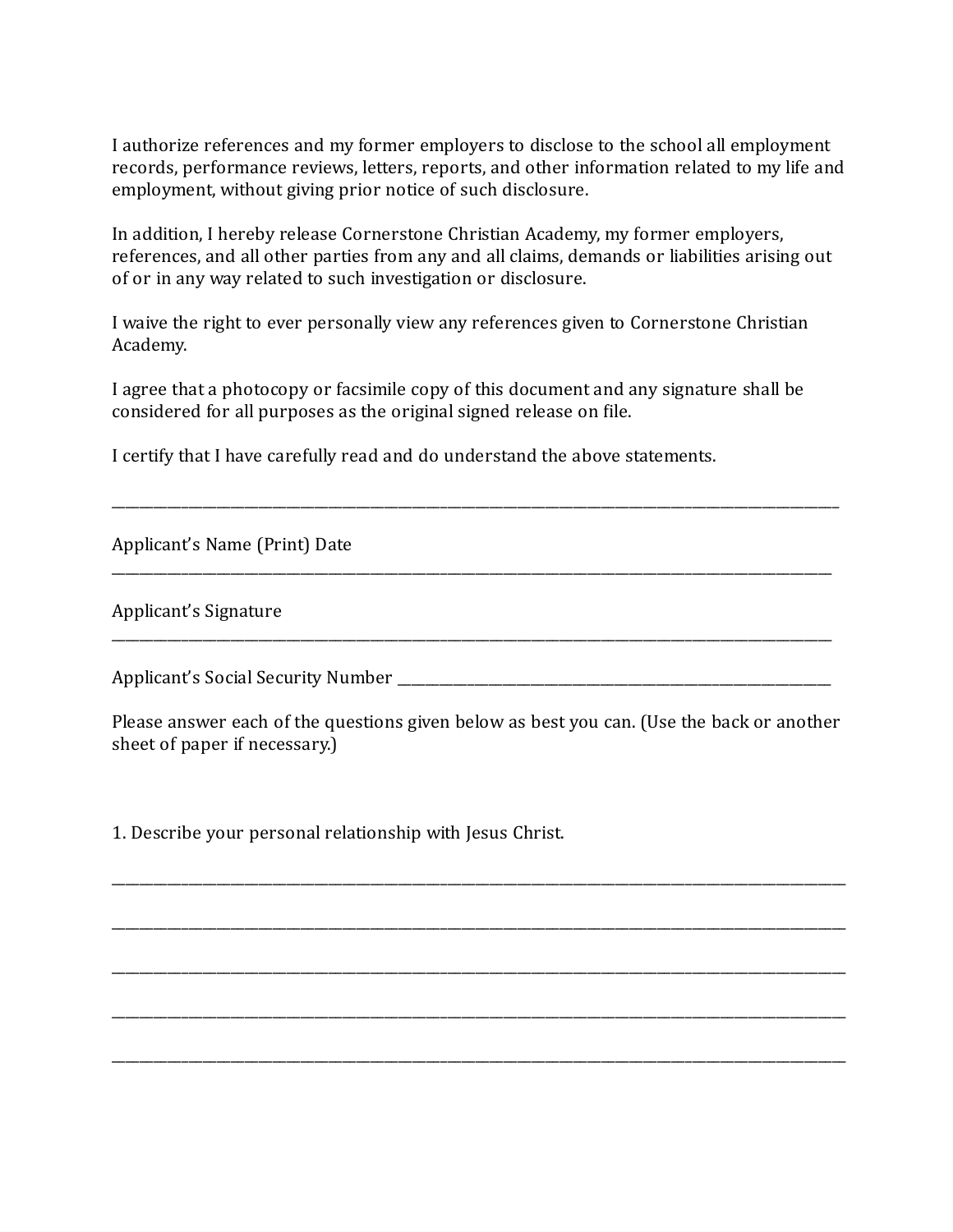2. Why do you want to teach in a Christian School?

3. In what other areas could you contribute to the school (outside the classroom)?

4. Are you familiar with ABeka, Bob Jones, or other Christian or secular textbook series?